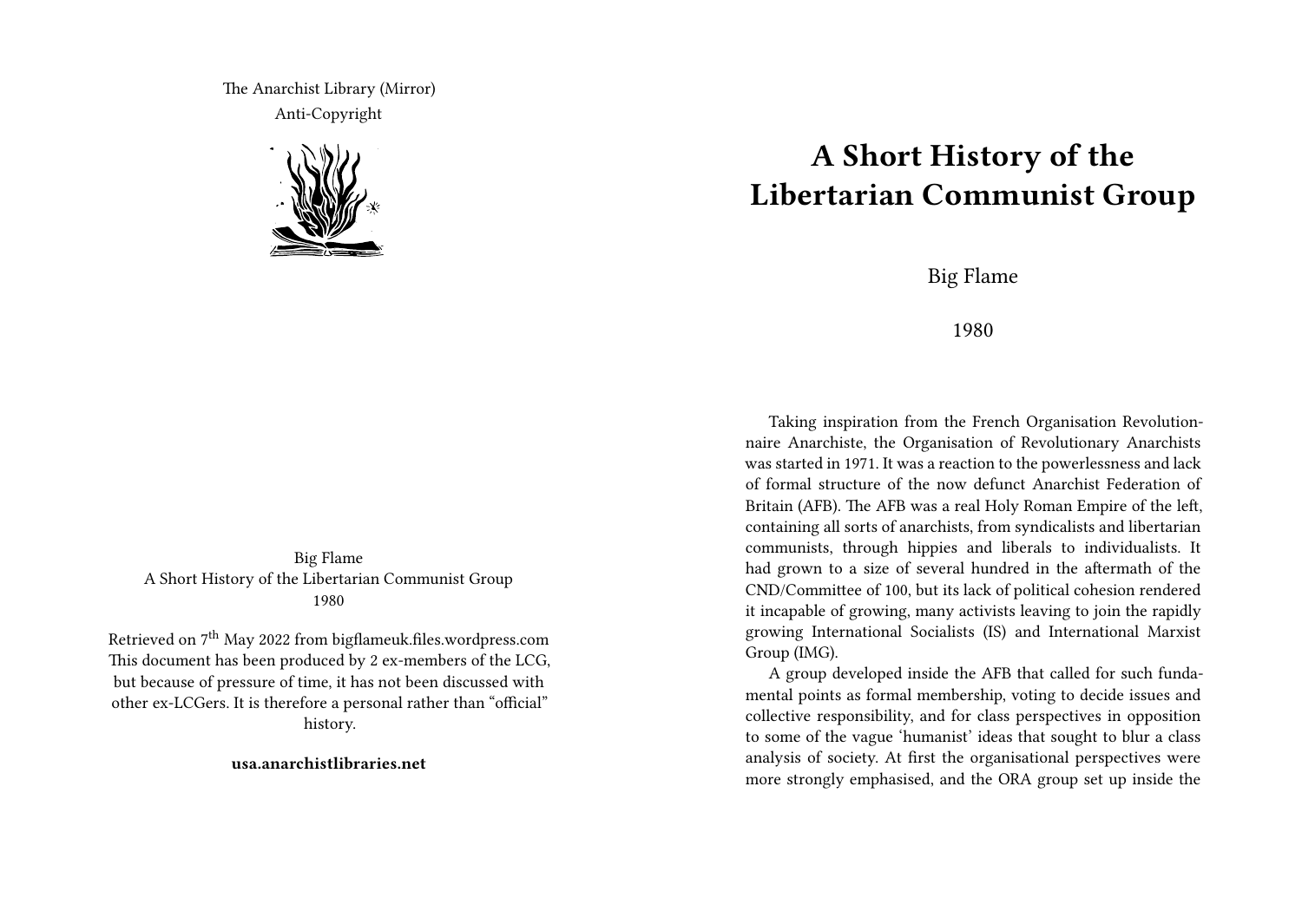AFB as a ginger group finally decided it could make no further headway and departed. There followed a period of consolidation when a number of pamphlets were produced. By February 1973, ORA, numbering about 80 people, decided it was strong enough to bring out a monthly agitational paper, Libertarian Struggle. The paper proved to be a forcing-house for the development of the group and ORA's class perspectives were developed more acutely. Early editions concentrated on all aspects of struggle against capitalism, anti-fascism, claimants, gay liberation, housing, as well as the womens movement and the industrial sector. The paper was an advocate of the necessity for the autonomy of womens and black struggles.

It has been noted that ORA publications tended to reflect the concentration on the development of libertarian forms of organisation. Pamphlets such as "The Tyranny of Structurelessness" and the "Organisational Platform of the Libertarian Communists" were not seen as perfect models for a libertarian organisation, rather as a basis for discussion.

In the beginning of 1974, a split took place when some members who had formed the "Left Tendency" quit.They called for an elected Editorial Board rather than a paper edited in rotation by each group and for a more coherent position on Ireland among other things. However, they lacked pateince, and lasted only a few months before they decided that it was in the nature of libertarian socialism that the attempts to form a national organisation were bound to fail, and turned to the Workers Revolutionary Party (WRP). This must be seen in the light of the intense agitation against the Heath government and the feeling at the time that a crunch situation was developing.

The organisation cam to a virtual standstill, as these members had been amongst the most active in the group, and many others, who weren't prepared to take on the workload, dropped out.

Amongst those who remained, some took the initiative to revive the organisation. A short run (1,000) Libertarian Struggle was put out in November 1974 and sold out within ten days, and there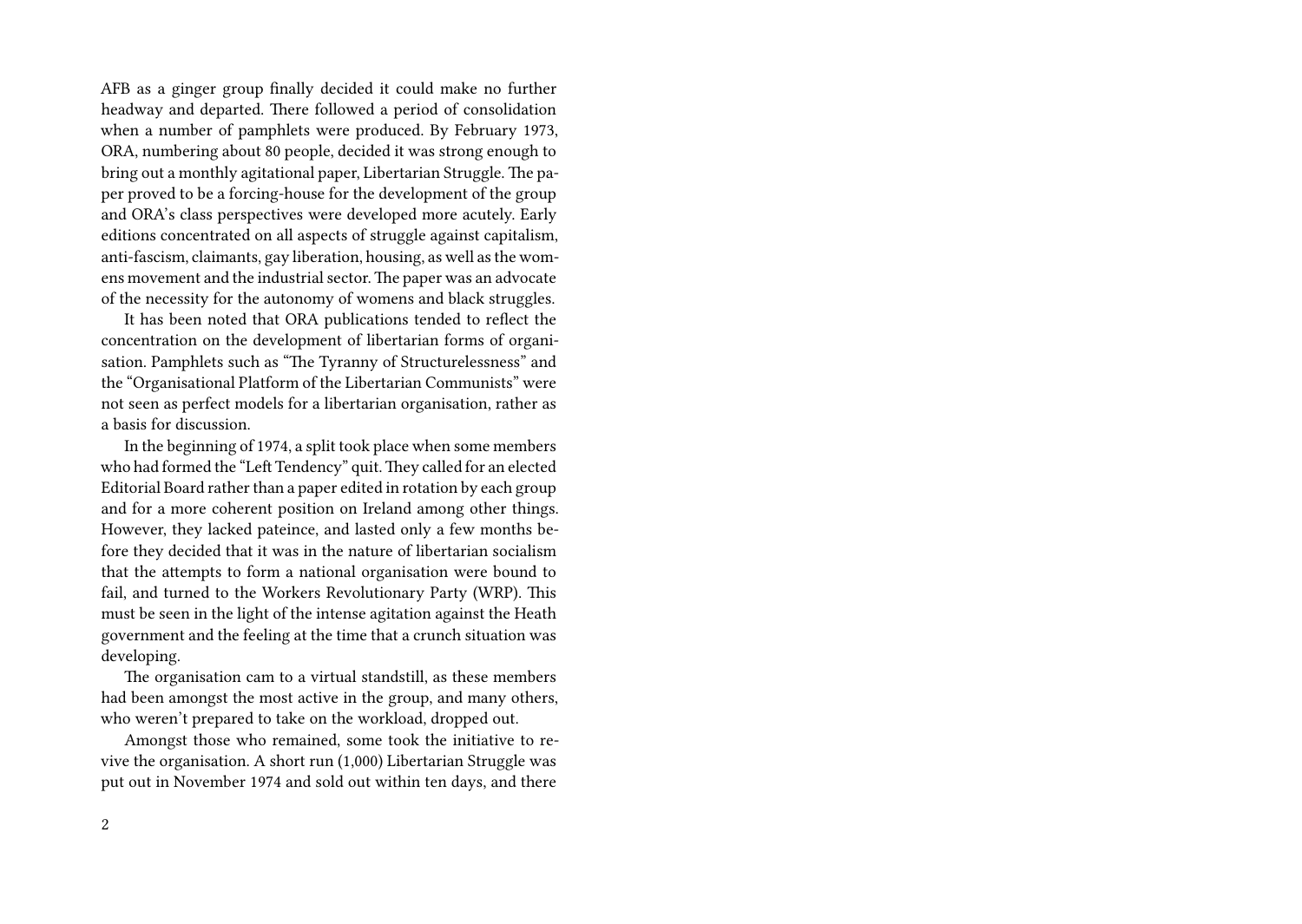followed a period of recruitment and consolidation, until May 1975 when the paper began to appear again on a regular monthly basis.

At the beginning of 1975, ORA changed its name to the Anarchist Workers Association. A change which these writers in retrospect felt was a mistake, implying workerism, tending to narrow the perspectives which the early ORA had. This development was in part due to the fact that most of the membership was active in union/workplace struggle, although this is still a poor excuse.

By 1976, the AWA had 50 members, most of them active, with 3 groups in London, groups in Oxford, Yorkshire, Leicester, Brighton and Scotland. The paper, now called Anarchist Worker, was a regular monthly with sales of 1,500 to 2,000, mostly street sales. It was to some extent a "libertarian version of Socialist Worker" but in fact the coverage was wider, for example covering the struggles of squatters and claimants, and also more provocative in questioning the work ethic. The AWA was devoted to a thumping class-struggle anarchism but did have a line of full support to the autonomous struggles of women, blacks and gays, though perhaps in a rather undifferentiated fashion.

The organisation went through a vicious split between Spring 1976 and Spring 1977. The "Towards a Programme" tendency was founded primarily to change the 1976 Conference decision on Ireland, where the majority had back an abstentionist, "plague on both your houses", anti-republican position. The TAP tendency then went on to develop a number of initiatives, some of them practical e.g. commissions to cover women, the public sector, industry etc. some of them political e.g. for the AWA to develop a programme to put to the class, for a less "ultra-left" attitude towards trades unions, for the AWA to develop its theory.

Unfortunately, the AWA did not have a tradition of political debate. Much of the debate there was conducted at a puerile level. The opponents of the TAP tendency accused it of "Trotskyism", who retaliated with charges of "traditional anarchism" and "wishing to lead the AWA back to the days of the AFB". In fact, neither set